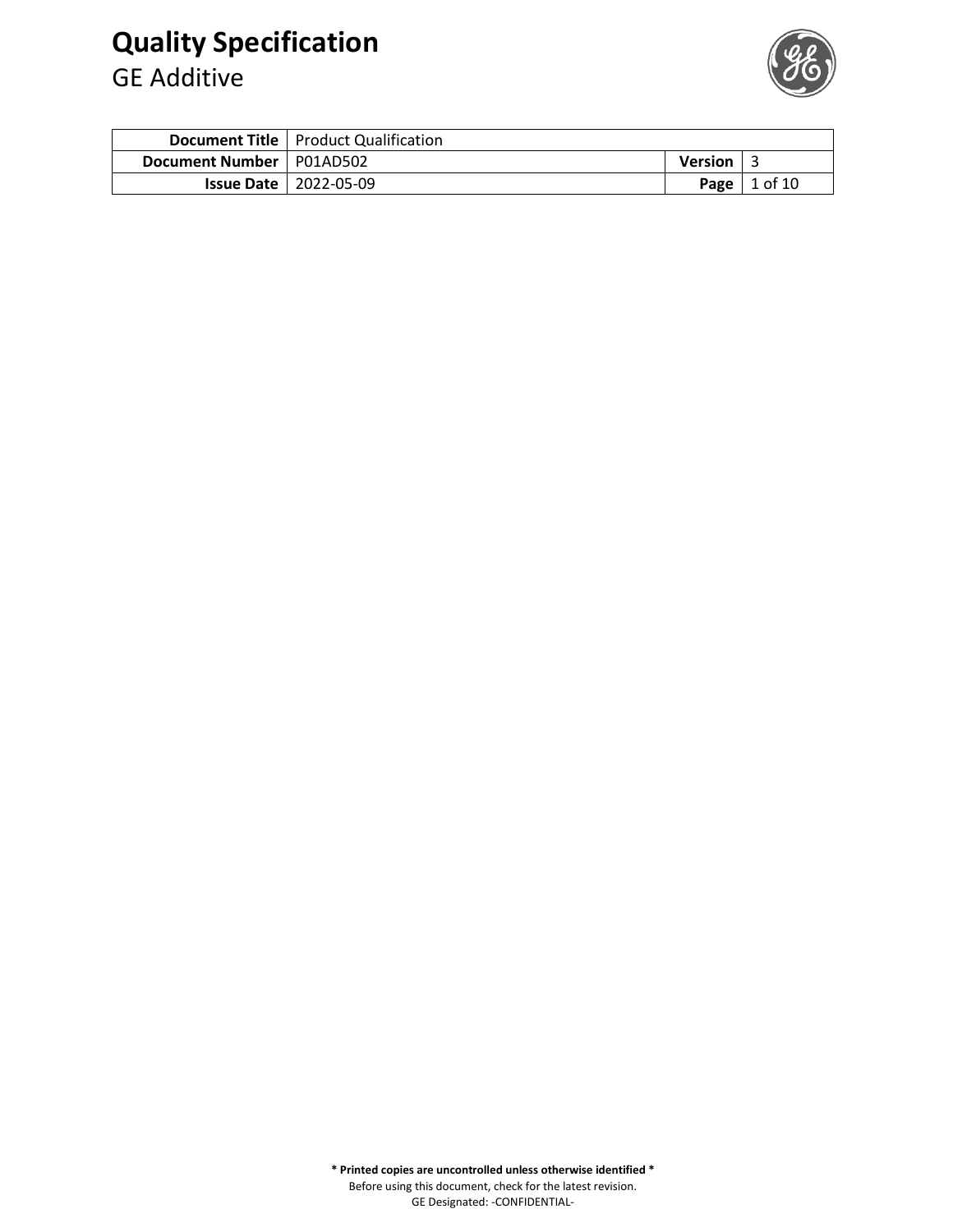# Product Qualification Procedure (P01AD502)

| $\mathbf{1}$ |       |   |  |  |
|--------------|-------|---|--|--|
|              | 1.1   |   |  |  |
|              | 1.2   |   |  |  |
|              | 1.3   |   |  |  |
| $2^{\circ}$  |       |   |  |  |
|              | 2.1   |   |  |  |
|              | 2.2   |   |  |  |
| 3            |       |   |  |  |
| 4            |       |   |  |  |
|              | 4.1   |   |  |  |
|              | 4.2   |   |  |  |
|              | 4.3   |   |  |  |
|              | 4.4   |   |  |  |
| 5            |       |   |  |  |
|              | 5.1   |   |  |  |
|              | 5.2   |   |  |  |
|              | 5.3   |   |  |  |
|              | 5.4   |   |  |  |
|              | 5.4.1 |   |  |  |
|              | 5.4.2 |   |  |  |
|              | 5.5   |   |  |  |
|              | 5.5.1 |   |  |  |
|              | 5.5.2 |   |  |  |
|              | 5.5.3 |   |  |  |
|              | 5.5.4 |   |  |  |
|              | 5.6   |   |  |  |
|              |       | 9 |  |  |
|              | 6.1   |   |  |  |
|              | 6.2   |   |  |  |
|              | 6.2.1 |   |  |  |
|              | 6.3   |   |  |  |
| 7            |       |   |  |  |
|              | 7.1   |   |  |  |
| 8            |       |   |  |  |
|              | 8.1   |   |  |  |
| 9            |       |   |  |  |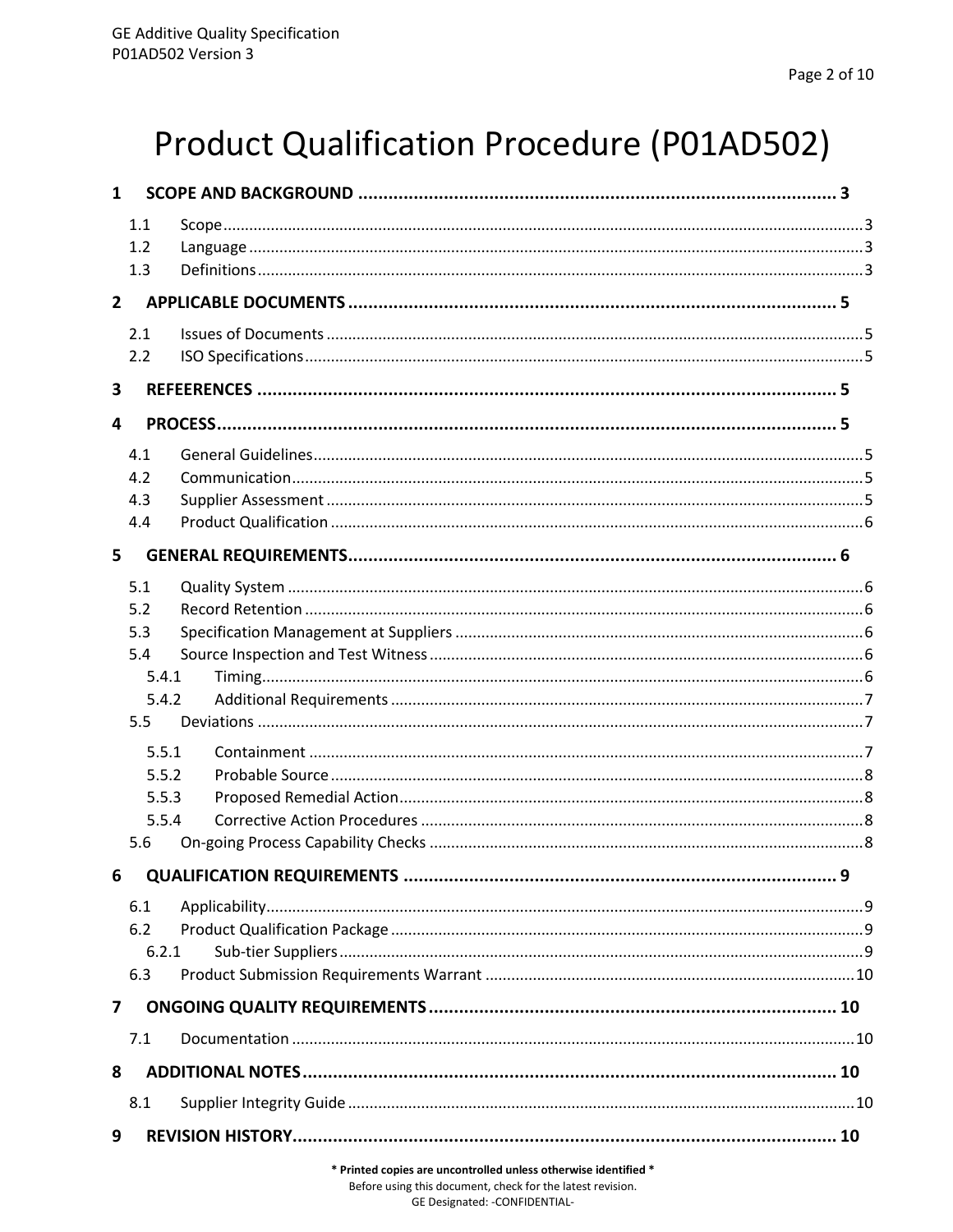## <span id="page-2-0"></span>**1 SCOPE AND BACKGROUND**

#### <span id="page-2-1"></span>**1.1 Scope**

This specification provides the General Quality Requirements for all GE Additive suppliers. This specification applies to all purchased products used in GE Additive.

The purpose of this Supplier Quality Requirements specification is to establish a set of procedures, practices and expectations pertaining to the quality of items purchased by GE Additive and qualification of Suppliers to GE Additive.

#### <span id="page-2-2"></span>**1.2 Language**

- "Shall" is used whenever a requirement expresses a provision that is mandatory.
- "Will" is used to describe a task that is performed by an individual or organization not governed by the document. "Will" is not to be used to express a mandatory provision. Use the term "shall".
- "Should" and "may" are used when it is necessary to express non-mandatory provisions. When a nonmandatory provision is recommended "should" is used, otherwise "may" is used.
- "Must" is not to be used to express a mandatory provision. Use the term "shall". "Must" may be used in explanation to identify an external requirement or regulation that is to be met.
- "Is" and "are" are used for descriptive text. No mandatory or non-mandatory requirements are expressed using these terms.
- Throughout this specification the term "Purchaser" is intended to mean GE Additive and/or businesses acquired by GE Additive. The term "Supplier" is intended to mean suppliers and/or planned suppliers that will provide raw materials, parts and/or assemblies to GE Additive for consumption, performance of services, or for supply of GE Additive customers applicable documents.

## <span id="page-2-3"></span>**1.3 Definitions**

- Build-to-Print Part A part that is manufactured according to a GE drawing and associated GE specifications called out on that drawing.
- Build-to-Specification (Non-Build-to-Print) Part A part that is manufactured to meet the requirements of a GE functional specification rather than a GE drawing.
- Containment Actions taken to minimize or eliminate the risk to GE Additive, or its customers associated with a nonconformance for product already produced or in process of being produced.
- Corrective Action Actions taken remove the causes of an existing nonconformity or undesirable situation on the next product produced.
- Critical for Safety (CTS) Those Characteristics of a process critical to safety.
- Critical to Process Characteristic (CTP) Those Characteristics of a process that combine to define a Critical to Quality Characteristic; or are deemed essential for quality assurance purposes.
- Critical to Quality Characteristic (CTQ) Those Characteristics of an item which if nonconforming, may prevent or seriously affect the unit performance, reliability, producibility, or customer satisfaction of a product.
- Failure Mode and Effect Analysis (FMEA) A systematic, proactive method for evaluating a process or system to identify where and how it might fail and to assess the relative impact of different failures.
- Manufacturing Process Plan (MPP) A detailed, step-by-step sequence of operations and requirements by which products are manufactured.
- Nonconformance A product that does not comply with the Purchaser or Supplier specification/drawing or was produced outside of approved process, work instructions or procedures.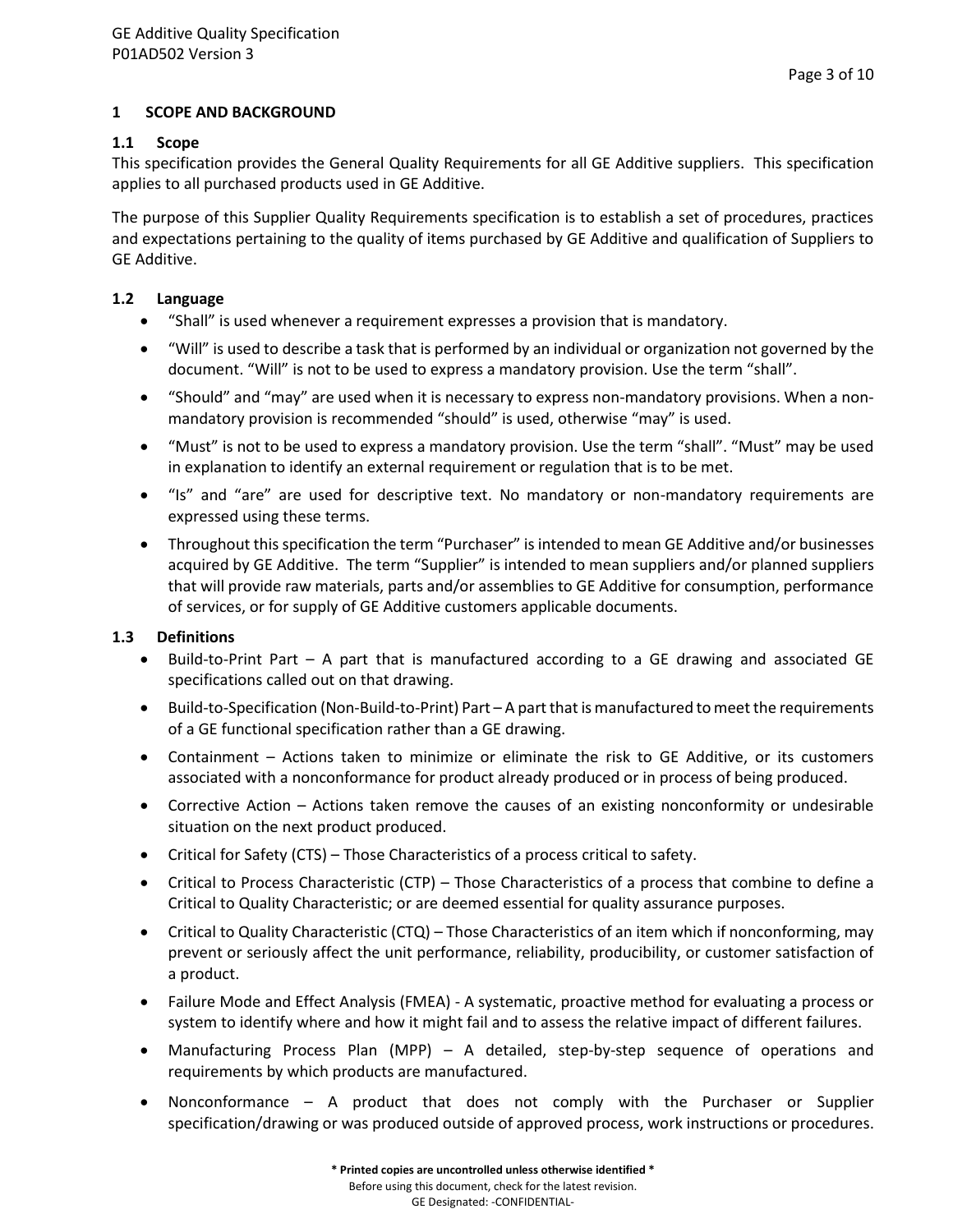- Non-Destructive Testing (NDT) Analysis techniques used to evaluate properties of material, component or system without causing damage. Typical methods would include ultrasonic, magneticparticle, liquid penetrant, radiography, eddy-current testing, etc.
- Off-the-Shelf Products Products are packaged solutions listed in a catalog which are then adapted to satisfy the needs of the purchasing organization.
- Preventive Action Action taken to eliminate the cause(s) of a potential nonconformance or undesirable potential situation to prevent occurrence of same or similar situations in the future.
- Product Quality Plan (PQP) A detailed, step-by-step list of operations and requirements in which a supplier identifies a process of how, what, why, when and who will perform tests or inspections and the applicable acceptance criteria. This may also be referred to as an Inspection and Test Plan (I.T.P.).
- Product Safety Risk Assessment Safety risk assessment for any supplier designed product in accordance with the principles defined by ISO 12100. Residual risk information should be provided to the GE Additive Qualification Team.
- Qualification Package All required documentation for a qualification. This may also be referred as Qualification Book /Documents.
- Repair A type of correction performed to a nonconformance that reduces but does not completely eliminate the nonconformance(s) such that the product is determined to be usable for its intended purpose.
- Request for Design Change A document submitted by the Supplier to request GE Additive Engineering's approval prior to implementing a change in design for the Supplier or its sub-tier supplier.
- Rework A type of correction performed to a nonconformance that completely eliminates the nonconformance(s) such that the product is determined to be conforming to specification or requirement in all respects.
- Scrap A disposition for nonconforming product that renders the material not useable for its intended purpose and/or that cannot be economically reworked or repaired in an acceptable manner.
- Sourcing Representative GE Additive representative who is authorized to negotiate price, delivery, terms and conditions, and place the Purchase Order for qualification and production. The Sourcing Representative owns communication with the Supplier for all commercial and fulfilment matters.
- Supplier Deviation Request (SDR) A request initiated by the Supplier to deviate from purchase order technical requirements (drawings, specifications, engineering instructions, etc.) or the approved qualification package.
- Supplier Quality Engineer (SQE) GE Additive representative who communicates the qualification requirements and is the key interface with the Supplier relative to qualifications, process improvements, nonconforming material dispositions, corrective actions, and surveillance auditing. SQE owns communication with the Supplier for all technical matters.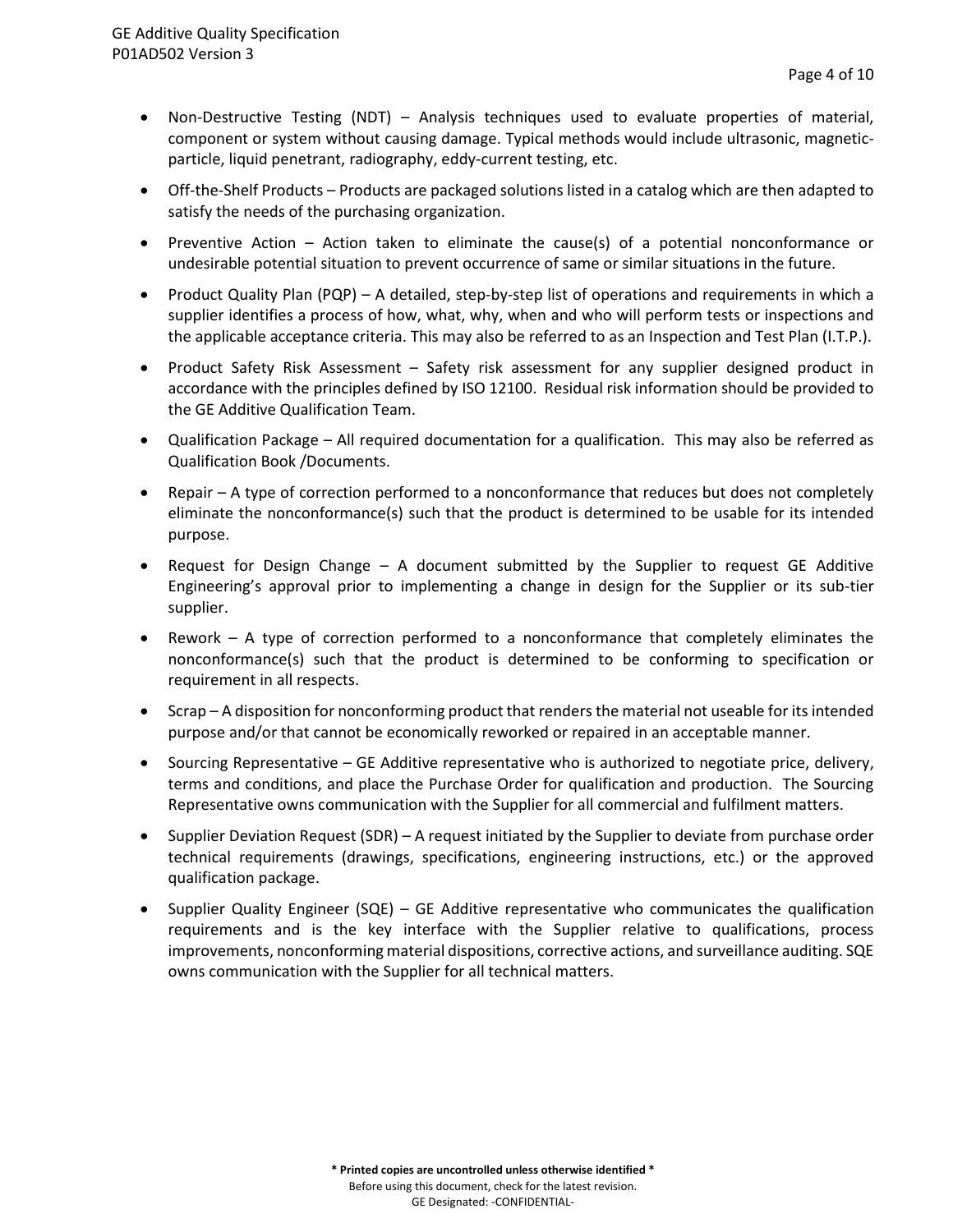#### <span id="page-4-0"></span>**2 APPLICABLE DOCUMENTS**

#### <span id="page-4-1"></span>**2.1 Issues of Documents**

The following documents form a part of this specification to the extent specified herein. Unless otherwise indicated, the latest revision shall apply.

#### <span id="page-4-2"></span>**2.2 ISO Specifications**

- ISO 9001 Quality Management System Requirements
- ISO 12100 Safety of machinery General principles for design Risk assessment and risk reduction

#### <span id="page-4-3"></span>**3 REFEERENCES**

**[Product Qualification Requirements](https://www.ge.com/additive/sites/default/files/2022-05/Product%20Qualification%20Requirements.pdf)** 

[Product Submission Requirements Warrant](https://www.ge.com/additive/sites/default/files/2022-05/Product%20Submission%20Requirements%20Warrant.pdf)

[Supplier Deviation Request](https://www.ge.com/additive/sites/default/files/2022-05/Supplier%20Deviation%20Request.pdf)

#### <span id="page-4-4"></span>**4 PROCESS**

## <span id="page-4-5"></span>**4.1 General Guidelines**

It is the responsibility of the Supplier to define and implement a detailed quality system that ensures all products supplied to GE Additive are of the highest quality possible by conforming to GE Additive drawings and/or applicable specifications and meeting all the requirements set forth in this document.

#### <span id="page-4-6"></span>**4.2 Communication**

The GE Additive Purchase Order designates the Sourcing Representative who is the primary contact with the Supplier for commercial and fulfilment issues. The Supplier Quality Engineer (SQE) is the primary quality and technical contact.

#### <span id="page-4-7"></span>**4.3 Supplier Assessment**

Prior to receiving a direct product purchase order, the Supplier should be assessed. Assessment criteria could include, but is not limited to, the following:

- Completion and passing of required technical capability assessment.
- EHS compliance/employment/security practices.
- Quality Management System review.

#### <span id="page-4-8"></span>**4.4 Product Qualification**

After Supplier Assessment is approved, GE Additive may require the Supplier to become qualified for each specific process, part or commodity family. If GE Additive requires the Supplier to perform a qualification, the SQE will provide the Supplier with the [Product Submission Requirements Warrant](https://www.ge.com/additive/sites/default/files/2022-05/Product%20Submission%20Requirements%20Warrant.pdf). Through the qualification process, the Supplier demonstrates ability to provide high quality products on a repeatable basis in accordance with requirements and expectations of the GE Additive business purchasing the material. The qualification process applies to one product at one site and may pertain to certain pieces of equipment.

Based on GE Additive business and/or site risk assessment and prioritization, all Build-to-Spec, Build-to-Print and Commercial off the shelf product suppliers may be required to complete the qualification process as described in this specification – Section 6.2.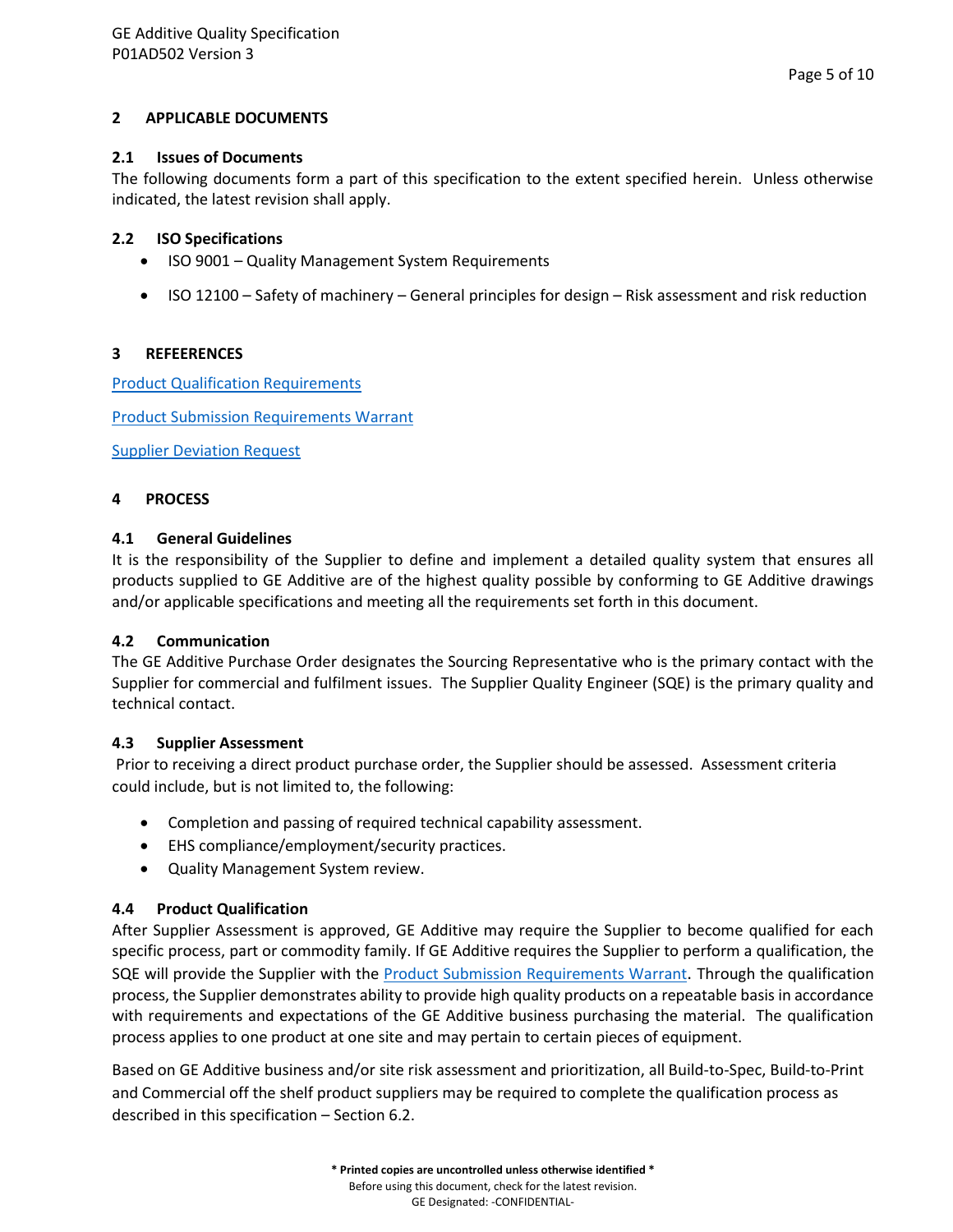

**Figure 1 - Qualification Process Flow Chart**

#### <span id="page-5-0"></span>**5 GENERAL REQUIREMENTS**

This section details the requirements that all Suppliers shall meet.

#### <span id="page-5-1"></span>**5.1 Quality System**

The Supplier should maintain a documented quality system to ensure control and conformance to the requirements of GE Additive's drawings and specifications. The quality management system should meet the requirements of the current ISO 9001 (Quality management systems – Requirements) standard or equivalent. Compliance to this requirement can be demonstrated to GE Additive by either of the following:

- Copy of current certification(s).
- Successful completion of a quality management systems audit by GE Additive.

Any applicable industry standards (such as CE, UL, etc.) shall also be incorporated into the system. This system shall be made available to GE Additive for review upon request.

#### <span id="page-5-2"></span>**5.2 Record Retention**

The Supplier shall have a written procedure for the documentation and retention of quality and product records for products supplied to GE Additive. The record retention period shall be a minimum of ten (10) years, from when the product was last shipped to GE Additive, unless otherwise specified by GE Additive or if a longer period is required by any applicable law or regulation. Records shall include, but are not limited to, product quality or inspection and test plans and results, material specifications, qualification documentation and certificates of conformance. Specific component record requirements may be specified in GE Additive purchase orders, contracts or specification. It is the responsibility of the Supplier to determine the appropriate storage means to meet the retention requirement and allow for timely retrieval of records.

#### <span id="page-5-3"></span>**5.3 Specification Management at Suppliers**

If the Supplier does not have the latest revision of any relevant industry specification as described in the GE specification or drawing, it is the Supplier's responsibility to acquire the latest revision of the specification and ensure that the correct revision is being followed.

#### <span id="page-5-4"></span>**5.4 Source Inspection and Test Witness**

GE Additive and/or its customer may elect to inspect products, and/or witness subassemblies at the Supplier's facility during processing, testing, or at final inspection. All source inspection and test witness requirements will be identified and coordinated through the GE SQE, Quality Assurance, Quality representative or other designated representative. If requested, the Supplier shall provide all test samples.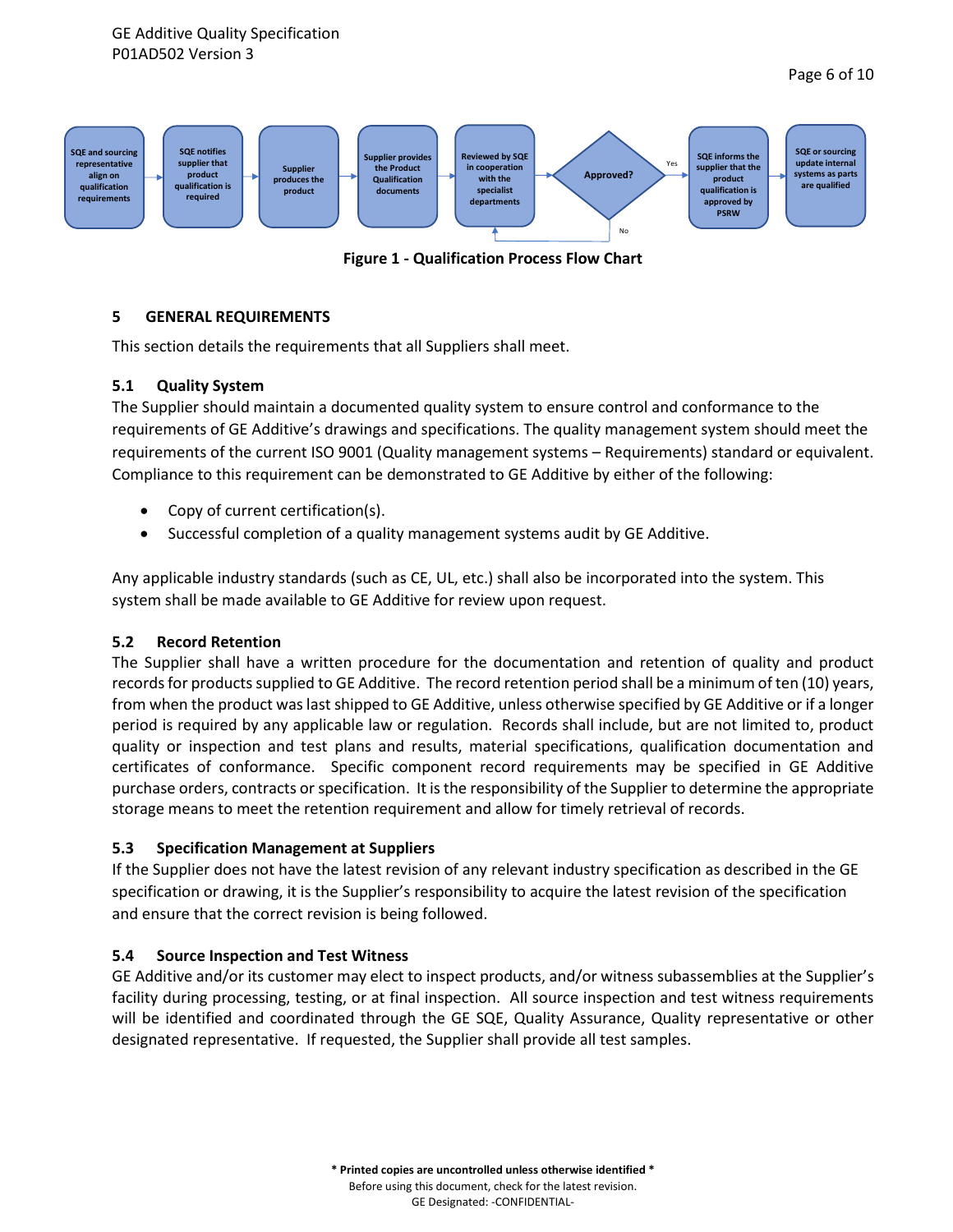<span id="page-6-0"></span>The Supplier shall notify GE Additive in advance, when materials or products will be ready for inspection. The timing of this advance notification shall be a minimum of 2 weeks. GE Additive may decide to visit the Supplier facility.

## <span id="page-6-1"></span>*5.4.2 Additional Requirements*

Additional requirements for GE Additive and/or customer acceptance of product do not relieve the Supplier of its obligations to supply components that meet drawing and Purchase Order requirements.

## <span id="page-6-2"></span>**5.5 Deviations**

When a deviation to a requirement including a drawing, specification, packaging, or a material shortage is known or expected to exist, the Supplier shall submit a [Supplier Deviation Request](https://www.ge.com/additive/sites/default/files/2022-05/Supplier%20Deviation%20Request.pdf) as early in the process as possible to the SQE and Sourcing representative. If a deviation exists or could potentially exist, an SDR shall be submitted and approved prior to shipping the deviated products. The approved SDR applies to only the Purchase Orders listed on the SDR. SDRs shall be submitted by the Supplier for approval of alternate materials, and other deviations to the PO requirements. SDRs shall be submitted by the primary Supplier (the Seller on the Purchase Order). Any deviations (e.g. material substitutions, etc.) related to a sub-tier supplier's scope that affect fit, form and/or function of the Supplier's product shall be submitted through the primary Supplier.

The SDR shall contain detailed description, containment, probable source and proposed remedial action (when business directed) information as part of the initial submittal. Failure to supply all of the information as required may result in the SDR being returned to the Supplier for completion of the required information. If this rejection impacts fulfillment requirements, charges may apply to the Supplier.

The Supplier shall not ship any deviating product before the SDR is approved by GE Additive. The Supplier shall send a copy of the approved SDR along with the product(s) at the time of shipment. GE has the right to request additional inspections and tests beyond applied drawing and specifications to prove the deviated product's form, fit and function prior to SDR disposition. **No repair / rework shall be performed on a deviating/non-conforming product prior to disposition by GE.**

Where appropriate, the Supplier shall provide a complete deviation description to include:

- Drawing/item number with zone of referenced area
- Inspection results
- Samples or photographs where applicable
- Number of defects for the lot(s) of material
- Specific Purchase Order numbers by product grouping
- Serial numbers of the components
- Estimated time to make correction(s)
- Cost related issues

For serialized parts, the serial number(s) shall be identified. For non-serialized parts, the specific Purchase Order(s) and date range shall be identified on the SDR.

*For metal powder suppliers only:* If a retest of any sample is determined to be deviating/nonconforming, the powder shall be rejected. In this case, the Supplier should not submit an SDR. GE Additive will not approve.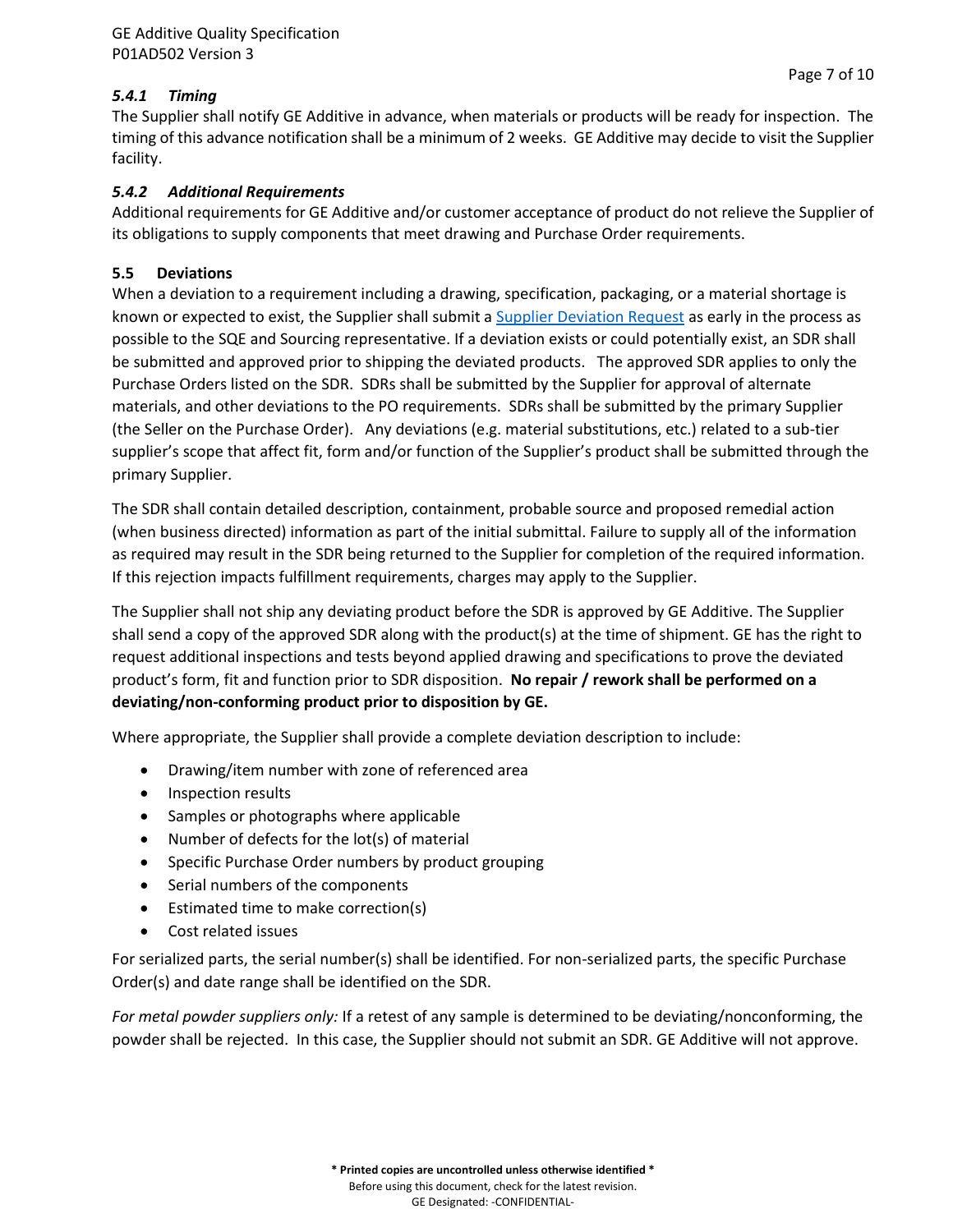Page 8 of 10

<span id="page-7-0"></span>Containment is expected to be immediate when a nonconformance is discovered, with all products affected being contained. Containment actions apply to products, process and materials in which the

nonconformance was detected as well as similar products or product families in which the nonconformance may occur. If the nonconformance is discovered during random audit, all WIP, inventory and shipped but not yet received products shall be evaluated.

Containment at the Supplier is expected to isolate (separate from normal production), insulate (inspect products to sort for defects at the Supplier, in transit for shipment and at the customer site) and aid in control of risk related to the nonconformance. An effective containment process documents the Supplier's efforts to verify control of its processes, (pre-production, production and post-production). The Supplier shall document and share all containment actions.

## <span id="page-7-1"></span>*5.5.2 Probable Source*

The Supplier shall report the source of the problem considering the following, as applicable:

- Situations involving the same or similar materials, products, equipment, instruments or system abnormalities and inconsistencies in the process that are also supplied to GE Additive
- Environmental conditions (e.g., temperature, humidity, light)
- Trends associated with equipment performance or specifications

## <span id="page-7-2"></span>*5.5.3 Proposed Remedial Action*

Where applicable, Suppliers to GE Additive shall provide a rework or repair concept plan for all deviating products and services. Where rework or repair is not possible, substantiation shall be provided.

Rework or Repair Concept Plans shall include, as applicable:

- Identified risks that would adversely impact the product
- Planned completion date
- Estimated time (labor) required to complete correction

The Supplier shall have a positive identification plan, which ensures deviations and or corrected and or conforming materials are appropriately identified.

The Supplier shall document and show evidence to GE Additive that the remedial actions have been executed. GE Additive will evaluate whether the remediation execution eliminated the deviating condition or met the disposition requirements.

## <span id="page-7-3"></span>*5.5.4 Corrective Action Procedures*

When requested by the GE Additive SQE, the Supplier shall perform a formal root cause analysis (RCA) and identify containment, corrective, and preventive actions using the standard 8D RCA method & forms (or equivalent process). The Supplier shall provide updates on RCA to GE Additive until closure. Failure to complete corrective action may result in disqualification of the Supplier.

Corrective action is intended to:

- Prevent the recurrence of the problem
- Avoid creation of further product or process issues

The Supplier shall provide and maintain objective evidence that the actions have been accomplished.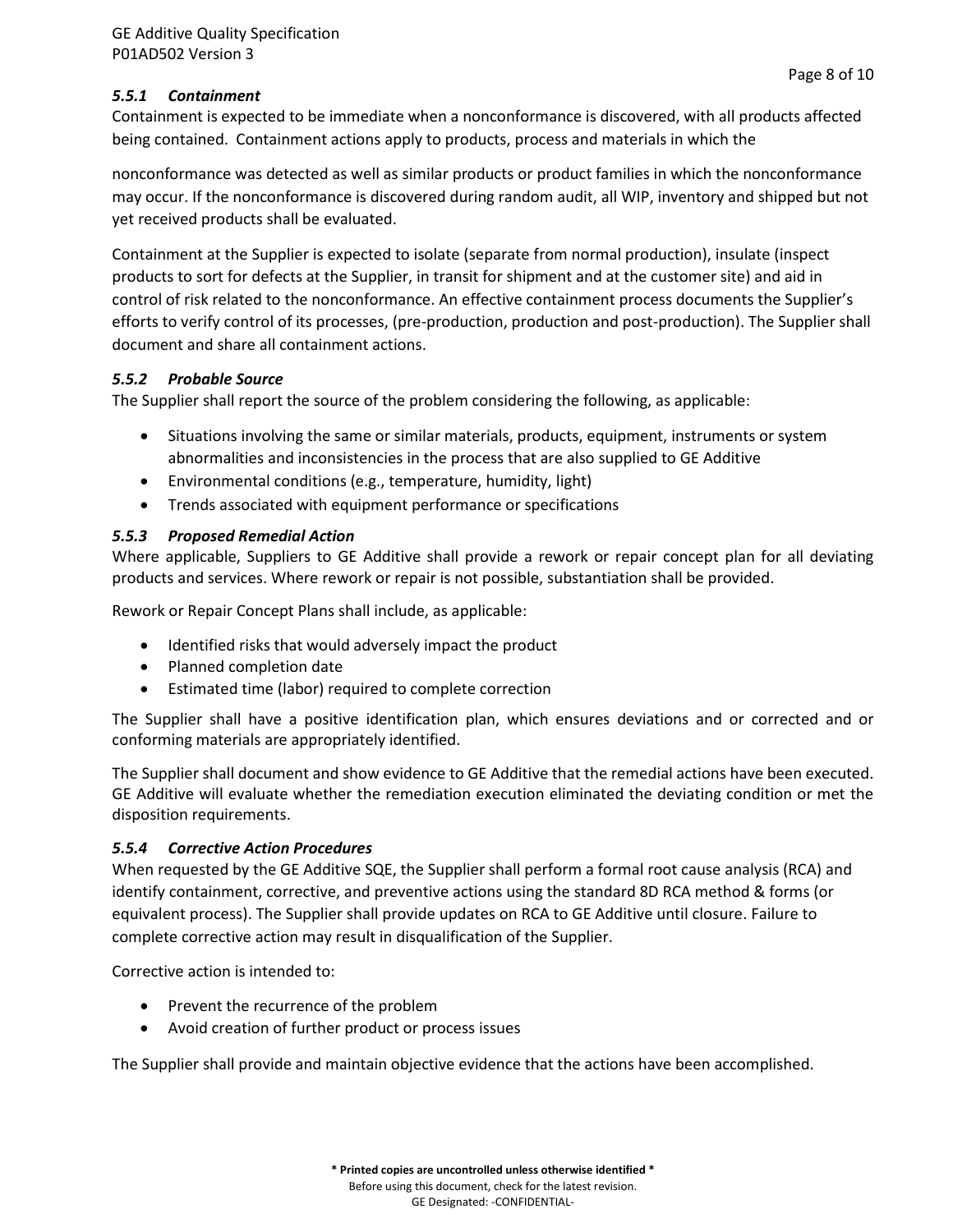#### <span id="page-8-0"></span>**5.6 On-going Process Capability Checks**

When requested, the Supplier may be required to, measure and record and analyze process data for critical to quality (CTQs) and critical to process (CTPs) or other characteristics on the drawings, specifications, or

identified by the supplier. When requested, the Supplier shall provide process capability reports to GE Additive. Under the direction of the SQE, the Supplier may be requested to execute improvement projects based on the process capability analysis.

#### <span id="page-8-1"></span>**6 QUALIFICATION REQUIREMENTS**

#### <span id="page-8-2"></span>**6.1 Applicability**

Suppliers that are required to complete qualification will be formally notified by the **Product Submission** [Requirements Warrant](https://www.ge.com/additive/sites/default/files/2022-05/Product%20Submission%20Requirements%20Warrant.pdf) and will only be required for drawings / specifications known by and agreed to by suppliers.

#### **6.2 Product Qualification Requirements**

The Supplier shall provide GE Additive with a qualification documents that includes each of the [product](https://www.ge.com/additive/sites/default/files/2022-05/Product%20Qualification%20Requirements.pdf)  [submission requirements](https://www.ge.com/additive/sites/default/files/2022-05/Product%20Qualification%20Requirements.pdf) that are applicable to the Supplier's product.

Minimum Submission Requirements (Levels will be identified on PSRW):

| Requirement |                                                |                | Level B        | Level C | Other |
|-------------|------------------------------------------------|----------------|----------------|---------|-------|
| 1           | Design Records                                 | S1             | S1             | $\ast$  |       |
| 2           | <b>Process Flow Diagrams</b>                   | S1             | S1             | $\ast$  |       |
| 3           | Process Risk Assessment                        | S1             | *              | $\ast$  |       |
| 4           | Control Plan / Router                          | S1             | S1             | $\ast$  |       |
| 5           | <b>Measurement System Analysis</b>             | S1             | $\ast$         | $\ast$  |       |
| 6           | Drawing / Specification Conformity             | S1             | S1             | $\ast$  |       |
| 7           | Records of Material / Performance Test Results | S1             | S1             | $\ast$  |       |
| 8           | <b>Process Capability</b>                      | S <sub>2</sub> | S <sub>2</sub> | $\ast$  |       |
| 9           | <b>Qualified Laboratory Documentation</b>      | S1             | $\ast$         | $\ast$  |       |
| 10          | <b>GE Specific Requirements</b>                | S1             | S1             | S1      | CofC  |
| 11          | Preservation and Packaging                     | S1             | S1             | $\ast$  |       |
| 12          | <b>Product Submission Requirements Warrant</b> | S1             | S1             | S1      |       |
|             |                                                |                |                |         |       |

S1 = Submit Unless Proprietary - Then Review Securely

S2 = Submit When Volume is Appropriate

\* = When Requested

#### <span id="page-8-3"></span>*6.2.1 Sub-tier Suppliers*

If a Supplier that is undergoing the qualification process (or is already qualified) chooses to outsource a critical process or purchase a critical component from another supplier, the Supplier shall perform a qualification and surveillance of all sub-tier suppliers in accordance with the GE Additive requirements listed in this specification or equivalent. GE Additive reserves the right to:

- 1) Review the Supplier's process for selection, qualification, and surveillance of sub-tier suppliers.
- 2) Approve, or disapprove, sub-tier supplier qualifications.
- 3) Audit and monitor the sub-tier supplier's processes and facilities when deemed necessary.